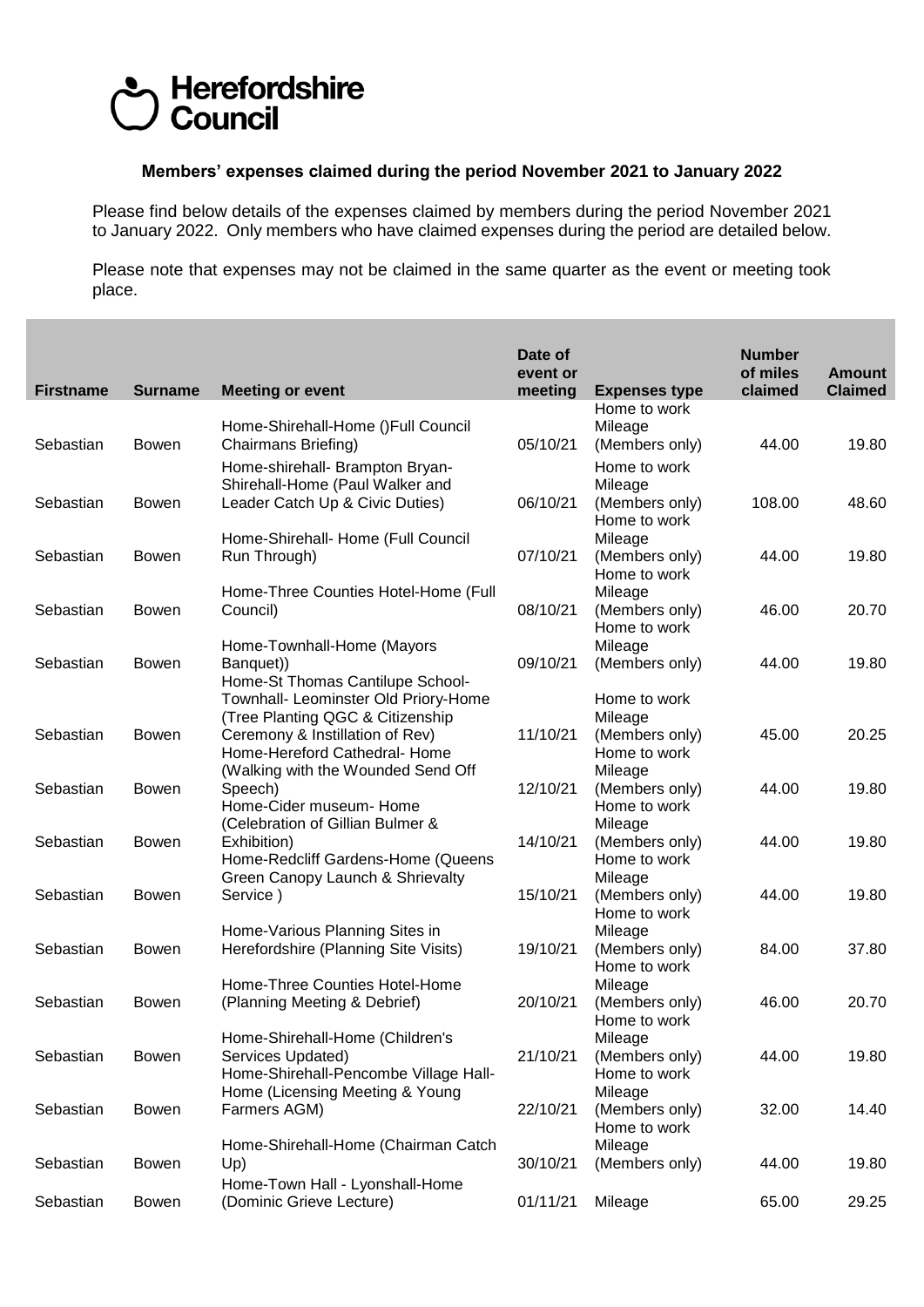| Sebastian | <b>Bowen</b> | Home-Worecester University- Home<br>(Worcester University Graduation)                                                                                    | 01/11/21 | Mileage | 59.00  | 26.55 |
|-----------|--------------|----------------------------------------------------------------------------------------------------------------------------------------------------------|----------|---------|--------|-------|
| Sebastian | <b>Bowen</b> | Home-Orchard House Withington-Home<br>(Shaw Healthcare Presentation))                                                                                    | 02/11/21 | Mileage | 50.00  | 22.50 |
| Sebastian | <b>Bowen</b> | Home-Shirehall-Town Hall- Home<br>(Catch Up with PA) (HWFRS Awards))                                                                                     | 04/11/21 | Mileage | 44.00  | 19.80 |
| Sebastian | <b>Bowen</b> | Home-Shirehall-Home (Licensing<br>Comitee)                                                                                                               | 05/11/21 | Mileage | 44.00  | 19.80 |
| Sebastian | <b>Bowen</b> | home-Suvla Barracks- Home (ABF<br>Charity Lunch))<br>Home-Town Hall-Home (Citizenship                                                                    | 07/11/21 | Mileage | 45.00  | 20.25 |
| Sebastian | <b>Bowen</b> | Ceremony)                                                                                                                                                | 08/11/21 | Mileage | 44.00  | 19.80 |
| Sebastian | <b>Bowen</b> | Home-Shirehall-Home (Agenda Setting<br>for Council))                                                                                                     | 09/11/21 | Mileage | 44.00  | 19.80 |
| Sebastian | <b>Bowen</b> | Home-Cathedral-Home (Field of<br>Remembrance Ceremony)                                                                                                   | 10/11/21 | Mileage | 44.00  | 19.80 |
| Sebastian | <b>Bowen</b> | Home-Shirehall-Home (Catch up with<br>PA & Childrens Improvement Meeting)                                                                                | 11/11/21 | Mileage | 44.00  | 19.80 |
| Sebastian | <b>Bowen</b> | Home-SAS Camp-Home<br>(Remembrance Sunday Service)<br>Home-Plough Lane-Home (Chairman's                                                                  | 14/11/21 | Mileage | 46.00  | 20.70 |
| Sebastian | <b>Bowen</b> | Scrutiny)                                                                                                                                                | 15/11/21 | Mileage | 44.00  | 19.80 |
| Sebastian | <b>Bowen</b> | Home-Site Visits-Town Hall- Home<br>(Various Site Visits) (Mayors Meeting)<br>Home-Three Counties-Home (Planning                                         | 16/11/21 | Mileage | 116.00 | 52.20 |
| Sebastian | <b>Bowen</b> | Meeting)<br>Home-Shirehall-Home (Catch Up with                                                                                                           | 17/11/21 | Mileage | 46.00  | 20.70 |
| Sebastian | <b>Bowen</b> | PA)                                                                                                                                                      | 18/11/21 | Mileage | 44.00  | 19.80 |
| Sebastian | <b>Bowen</b> | Home-Cathedral-Home (Choral Society)                                                                                                                     | 20/11/21 | Mileage | 41.00  | 18.45 |
| Sebastian | <b>Bowen</b> | Home-Cathedral-Home (Choral Society)<br>$(P1:$ Mileage rate from 3.5k miles = 45)<br>Home-Shirehall-Home (Shaw<br>Foundation) (P1:Mileage rate from 3.5k | 20/11/21 | Mileage | 4.00   | 1.80  |
| Sebastian | <b>Bowen</b> | miles = $45$ )<br>Home-PloughLane-Home (Audit and                                                                                                        | 23/11/21 | Mileage | 44.00  | 19.80 |
| Sebastian | <b>Bowen</b> | Governance) (P1:Mileage rate from 3.5k<br>miles = $45$ )<br>Home-Shirehall-Home (Catch Up with<br>PA (P1:Mileage rate from 3.5k miles =                  | 24/11/21 | Mileage | 44.00  | 19.80 |
| Sebastian | Bowen        | 45)<br>Home-Cathedral-Ledbury Nursing<br>home-Home (London Bridge) (Shaw                                                                                 | 25/11/21 | Mileage | 44.00  | 19.80 |
| Sebastian | <b>Bowen</b> | Healthcare Presentation) (P1:Mileage<br>rate from 3.5k miles $= 45$ )<br>Home-Trainstation-Home (Guards                                                  | 26/11/21 | Mileage | 70.00  | 31.50 |
| Sebastian | Bowen        | Chapel for Hereford Cathedral Trust)<br>$(P1:$ Mileage rate from 3.5k miles = 45)                                                                        | 30/11/21 | Mileage | 42.00  | 18.90 |
| Sebastian | <b>Bowen</b> | Home-Shirehall-Home (Parkinsons<br>Charity Donation Hand over)                                                                                           | 01/12/21 | Mileage | 44.00  | 19.80 |
| Sebastian | <b>Bowen</b> | Home-Shirehall-Home (CLO Catch Up)                                                                                                                       | 02/12/21 | Mileage | 44.00  | 19.80 |
| Sebastian | Bowen        | Home-Holy Trinity Church Whitecross-<br>Home (Autumn Youth Orchestra)                                                                                    | 04/12/21 | Mileage | 42.00  | 18.90 |
|           |              | Home-Kingsland Church- Home (Re                                                                                                                          |          |         |        |       |
| Sebastian | Bowen        | opening of the Kingsland Church)                                                                                                                         | 05/12/21 | Mileage | 18.00  | 8.10  |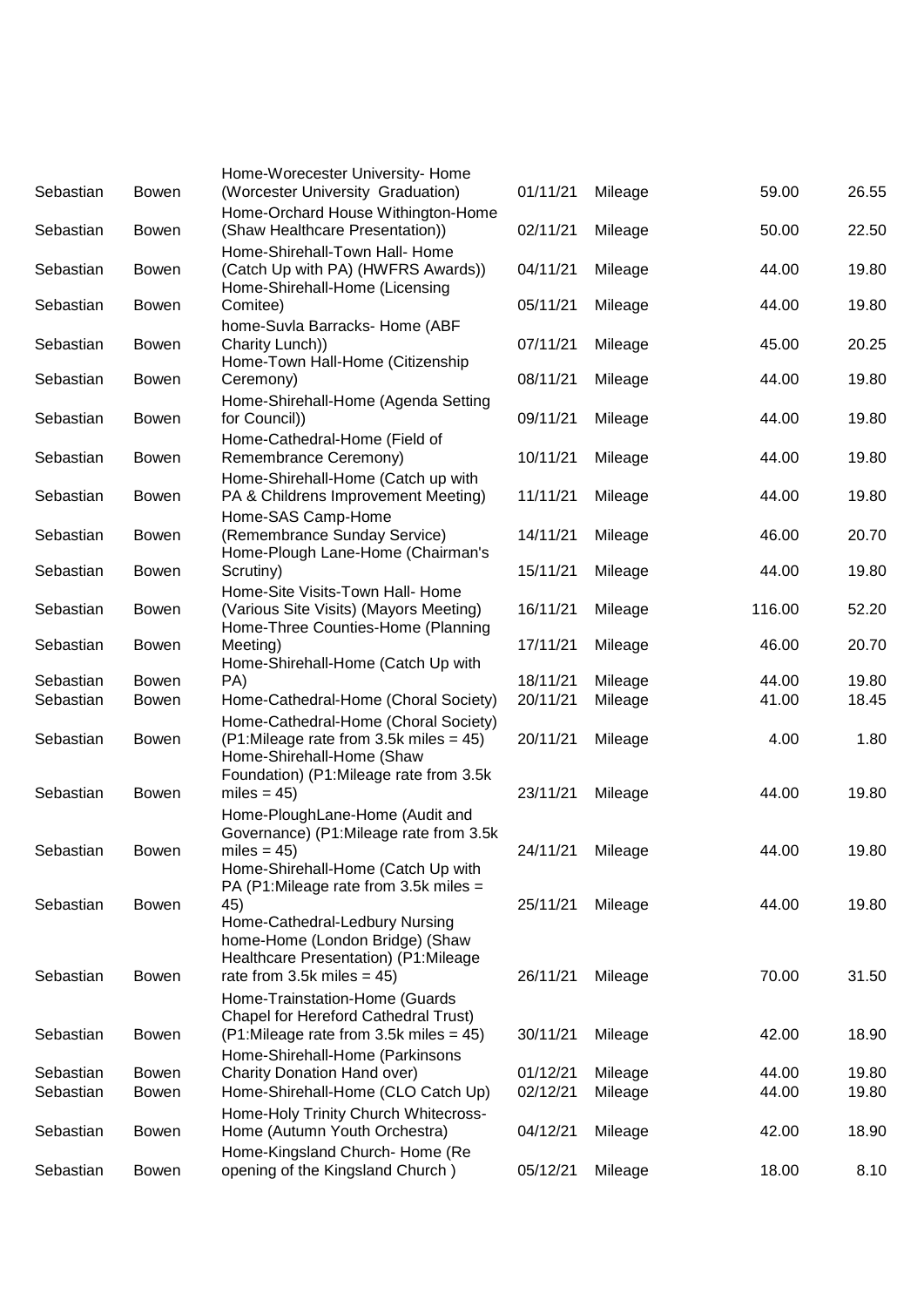|              |                                                                                                                                                                                                                                   |                                                                                                                                                                                                                                                                                                                                                                                                                                                                                                                                                                                                                                                                                                                                                                                                                                                                                                                                                                                                                                                                                                                            |                                                                                                                                                                                                                                  |                                                                                                                                                                                                                                             | 17.10                                                                                                                                                             |
|--------------|-----------------------------------------------------------------------------------------------------------------------------------------------------------------------------------------------------------------------------------|----------------------------------------------------------------------------------------------------------------------------------------------------------------------------------------------------------------------------------------------------------------------------------------------------------------------------------------------------------------------------------------------------------------------------------------------------------------------------------------------------------------------------------------------------------------------------------------------------------------------------------------------------------------------------------------------------------------------------------------------------------------------------------------------------------------------------------------------------------------------------------------------------------------------------------------------------------------------------------------------------------------------------------------------------------------------------------------------------------------------------|----------------------------------------------------------------------------------------------------------------------------------------------------------------------------------------------------------------------------------|---------------------------------------------------------------------------------------------------------------------------------------------------------------------------------------------------------------------------------------------|-------------------------------------------------------------------------------------------------------------------------------------------------------------------|
|              |                                                                                                                                                                                                                                   |                                                                                                                                                                                                                                                                                                                                                                                                                                                                                                                                                                                                                                                                                                                                                                                                                                                                                                                                                                                                                                                                                                                            |                                                                                                                                                                                                                                  |                                                                                                                                                                                                                                             | 19.80                                                                                                                                                             |
|              |                                                                                                                                                                                                                                   |                                                                                                                                                                                                                                                                                                                                                                                                                                                                                                                                                                                                                                                                                                                                                                                                                                                                                                                                                                                                                                                                                                                            |                                                                                                                                                                                                                                  |                                                                                                                                                                                                                                             |                                                                                                                                                                   |
|              |                                                                                                                                                                                                                                   |                                                                                                                                                                                                                                                                                                                                                                                                                                                                                                                                                                                                                                                                                                                                                                                                                                                                                                                                                                                                                                                                                                                            |                                                                                                                                                                                                                                  |                                                                                                                                                                                                                                             | 9.00                                                                                                                                                              |
|              |                                                                                                                                                                                                                                   |                                                                                                                                                                                                                                                                                                                                                                                                                                                                                                                                                                                                                                                                                                                                                                                                                                                                                                                                                                                                                                                                                                                            |                                                                                                                                                                                                                                  |                                                                                                                                                                                                                                             |                                                                                                                                                                   |
|              |                                                                                                                                                                                                                                   |                                                                                                                                                                                                                                                                                                                                                                                                                                                                                                                                                                                                                                                                                                                                                                                                                                                                                                                                                                                                                                                                                                                            |                                                                                                                                                                                                                                  |                                                                                                                                                                                                                                             | 20.70                                                                                                                                                             |
|              |                                                                                                                                                                                                                                   |                                                                                                                                                                                                                                                                                                                                                                                                                                                                                                                                                                                                                                                                                                                                                                                                                                                                                                                                                                                                                                                                                                                            |                                                                                                                                                                                                                                  |                                                                                                                                                                                                                                             |                                                                                                                                                                   |
| <b>Bowen</b> | Ceremony)                                                                                                                                                                                                                         | 13/12/21                                                                                                                                                                                                                                                                                                                                                                                                                                                                                                                                                                                                                                                                                                                                                                                                                                                                                                                                                                                                                                                                                                                   | Mileage                                                                                                                                                                                                                          | 44.00                                                                                                                                                                                                                                       | 19.80                                                                                                                                                             |
|              | Home- Hereford Cathedral- Home (ABF                                                                                                                                                                                               |                                                                                                                                                                                                                                                                                                                                                                                                                                                                                                                                                                                                                                                                                                                                                                                                                                                                                                                                                                                                                                                                                                                            |                                                                                                                                                                                                                                  |                                                                                                                                                                                                                                             |                                                                                                                                                                   |
| <b>Bowen</b> | <b>Christmas Concert)</b>                                                                                                                                                                                                         |                                                                                                                                                                                                                                                                                                                                                                                                                                                                                                                                                                                                                                                                                                                                                                                                                                                                                                                                                                                                                                                                                                                            | Mileage                                                                                                                                                                                                                          | 45.00                                                                                                                                                                                                                                       | 20.25                                                                                                                                                             |
|              |                                                                                                                                                                                                                                   |                                                                                                                                                                                                                                                                                                                                                                                                                                                                                                                                                                                                                                                                                                                                                                                                                                                                                                                                                                                                                                                                                                                            |                                                                                                                                                                                                                                  |                                                                                                                                                                                                                                             | 19.80                                                                                                                                                             |
|              |                                                                                                                                                                                                                                   |                                                                                                                                                                                                                                                                                                                                                                                                                                                                                                                                                                                                                                                                                                                                                                                                                                                                                                                                                                                                                                                                                                                            |                                                                                                                                                                                                                                  |                                                                                                                                                                                                                                             | 19.80                                                                                                                                                             |
|              |                                                                                                                                                                                                                                   |                                                                                                                                                                                                                                                                                                                                                                                                                                                                                                                                                                                                                                                                                                                                                                                                                                                                                                                                                                                                                                                                                                                            |                                                                                                                                                                                                                                  |                                                                                                                                                                                                                                             |                                                                                                                                                                   |
| <b>Bowen</b> |                                                                                                                                                                                                                                   |                                                                                                                                                                                                                                                                                                                                                                                                                                                                                                                                                                                                                                                                                                                                                                                                                                                                                                                                                                                                                                                                                                                            |                                                                                                                                                                                                                                  |                                                                                                                                                                                                                                             | 19.80                                                                                                                                                             |
|              |                                                                                                                                                                                                                                   |                                                                                                                                                                                                                                                                                                                                                                                                                                                                                                                                                                                                                                                                                                                                                                                                                                                                                                                                                                                                                                                                                                                            | Home to work                                                                                                                                                                                                                     |                                                                                                                                                                                                                                             |                                                                                                                                                                   |
|              | Home to Plough lane & Return for Adult                                                                                                                                                                                            |                                                                                                                                                                                                                                                                                                                                                                                                                                                                                                                                                                                                                                                                                                                                                                                                                                                                                                                                                                                                                                                                                                                            | Mileage                                                                                                                                                                                                                          |                                                                                                                                                                                                                                             |                                                                                                                                                                   |
|              |                                                                                                                                                                                                                                   |                                                                                                                                                                                                                                                                                                                                                                                                                                                                                                                                                                                                                                                                                                                                                                                                                                                                                                                                                                                                                                                                                                                            |                                                                                                                                                                                                                                  |                                                                                                                                                                                                                                             | 17.10                                                                                                                                                             |
|              |                                                                                                                                                                                                                                   |                                                                                                                                                                                                                                                                                                                                                                                                                                                                                                                                                                                                                                                                                                                                                                                                                                                                                                                                                                                                                                                                                                                            |                                                                                                                                                                                                                                  |                                                                                                                                                                                                                                             |                                                                                                                                                                   |
|              |                                                                                                                                                                                                                                   |                                                                                                                                                                                                                                                                                                                                                                                                                                                                                                                                                                                                                                                                                                                                                                                                                                                                                                                                                                                                                                                                                                                            |                                                                                                                                                                                                                                  |                                                                                                                                                                                                                                             | 18.00                                                                                                                                                             |
|              |                                                                                                                                                                                                                                   |                                                                                                                                                                                                                                                                                                                                                                                                                                                                                                                                                                                                                                                                                                                                                                                                                                                                                                                                                                                                                                                                                                                            |                                                                                                                                                                                                                                  |                                                                                                                                                                                                                                             | 7.20                                                                                                                                                              |
|              | Planning Site Visits - As per agenda                                                                                                                                                                                              |                                                                                                                                                                                                                                                                                                                                                                                                                                                                                                                                                                                                                                                                                                                                                                                                                                                                                                                                                                                                                                                                                                                            |                                                                                                                                                                                                                                  |                                                                                                                                                                                                                                             |                                                                                                                                                                   |
| Hardwick     | return home                                                                                                                                                                                                                       | 19/10/21                                                                                                                                                                                                                                                                                                                                                                                                                                                                                                                                                                                                                                                                                                                                                                                                                                                                                                                                                                                                                                                                                                                   | Mileage                                                                                                                                                                                                                          | 55.00                                                                                                                                                                                                                                       | 24.75                                                                                                                                                             |
| Hardwick     | Planning Committee - 3 Counties return                                                                                                                                                                                            | 20/10/21                                                                                                                                                                                                                                                                                                                                                                                                                                                                                                                                                                                                                                                                                                                                                                                                                                                                                                                                                                                                                                                                                                                   | Mileage                                                                                                                                                                                                                          | 16.00                                                                                                                                                                                                                                       | 7.20                                                                                                                                                              |
|              |                                                                                                                                                                                                                                   |                                                                                                                                                                                                                                                                                                                                                                                                                                                                                                                                                                                                                                                                                                                                                                                                                                                                                                                                                                                                                                                                                                                            |                                                                                                                                                                                                                                  |                                                                                                                                                                                                                                             |                                                                                                                                                                   |
|              |                                                                                                                                                                                                                                   |                                                                                                                                                                                                                                                                                                                                                                                                                                                                                                                                                                                                                                                                                                                                                                                                                                                                                                                                                                                                                                                                                                                            |                                                                                                                                                                                                                                  |                                                                                                                                                                                                                                             | 18.00                                                                                                                                                             |
|              |                                                                                                                                                                                                                                   |                                                                                                                                                                                                                                                                                                                                                                                                                                                                                                                                                                                                                                                                                                                                                                                                                                                                                                                                                                                                                                                                                                                            |                                                                                                                                                                                                                                  |                                                                                                                                                                                                                                             | 28.35                                                                                                                                                             |
|              |                                                                                                                                                                                                                                   |                                                                                                                                                                                                                                                                                                                                                                                                                                                                                                                                                                                                                                                                                                                                                                                                                                                                                                                                                                                                                                                                                                                            |                                                                                                                                                                                                                                  |                                                                                                                                                                                                                                             |                                                                                                                                                                   |
| Hardwick     | return                                                                                                                                                                                                                            | 17/11/21                                                                                                                                                                                                                                                                                                                                                                                                                                                                                                                                                                                                                                                                                                                                                                                                                                                                                                                                                                                                                                                                                                                   | Mileage                                                                                                                                                                                                                          | 16.00                                                                                                                                                                                                                                       | 7.20                                                                                                                                                              |
| Hitchiner    | Hereford to Ludlow LEP Board Meeting                                                                                                                                                                                              | 28/09/21                                                                                                                                                                                                                                                                                                                                                                                                                                                                                                                                                                                                                                                                                                                                                                                                                                                                                                                                                                                                                                                                                                                   | Mileage                                                                                                                                                                                                                          | 50.00                                                                                                                                                                                                                                       | 22.50                                                                                                                                                             |
|              |                                                                                                                                                                                                                                   |                                                                                                                                                                                                                                                                                                                                                                                                                                                                                                                                                                                                                                                                                                                                                                                                                                                                                                                                                                                                                                                                                                                            |                                                                                                                                                                                                                                  |                                                                                                                                                                                                                                             |                                                                                                                                                                   |
|              |                                                                                                                                                                                                                                   |                                                                                                                                                                                                                                                                                                                                                                                                                                                                                                                                                                                                                                                                                                                                                                                                                                                                                                                                                                                                                                                                                                                            |                                                                                                                                                                                                                                  |                                                                                                                                                                                                                                             |                                                                                                                                                                   |
|              |                                                                                                                                                                                                                                   |                                                                                                                                                                                                                                                                                                                                                                                                                                                                                                                                                                                                                                                                                                                                                                                                                                                                                                                                                                                                                                                                                                                            |                                                                                                                                                                                                                                  |                                                                                                                                                                                                                                             | 76.00                                                                                                                                                             |
|              |                                                                                                                                                                                                                                   |                                                                                                                                                                                                                                                                                                                                                                                                                                                                                                                                                                                                                                                                                                                                                                                                                                                                                                                                                                                                                                                                                                                            |                                                                                                                                                                                                                                  |                                                                                                                                                                                                                                             | 51.75                                                                                                                                                             |
|              |                                                                                                                                                                                                                                   |                                                                                                                                                                                                                                                                                                                                                                                                                                                                                                                                                                                                                                                                                                                                                                                                                                                                                                                                                                                                                                                                                                                            |                                                                                                                                                                                                                                  |                                                                                                                                                                                                                                             | 57.50                                                                                                                                                             |
|              |                                                                                                                                                                                                                                   |                                                                                                                                                                                                                                                                                                                                                                                                                                                                                                                                                                                                                                                                                                                                                                                                                                                                                                                                                                                                                                                                                                                            |                                                                                                                                                                                                                                  |                                                                                                                                                                                                                                             |                                                                                                                                                                   |
|              | <b>CYPSC</b> workshop                                                                                                                                                                                                             |                                                                                                                                                                                                                                                                                                                                                                                                                                                                                                                                                                                                                                                                                                                                                                                                                                                                                                                                                                                                                                                                                                                            |                                                                                                                                                                                                                                  |                                                                                                                                                                                                                                             | 13.50                                                                                                                                                             |
|              |                                                                                                                                                                                                                                   |                                                                                                                                                                                                                                                                                                                                                                                                                                                                                                                                                                                                                                                                                                                                                                                                                                                                                                                                                                                                                                                                                                                            |                                                                                                                                                                                                                                  |                                                                                                                                                                                                                                             |                                                                                                                                                                   |
| Howells      | <b>CYPSC</b> meeting                                                                                                                                                                                                              | 07/09/21                                                                                                                                                                                                                                                                                                                                                                                                                                                                                                                                                                                                                                                                                                                                                                                                                                                                                                                                                                                                                                                                                                                   | Mileage                                                                                                                                                                                                                          | 30.00                                                                                                                                                                                                                                       | 13.50                                                                                                                                                             |
|              | Ledbury to Hereford Plough Lane for                                                                                                                                                                                               |                                                                                                                                                                                                                                                                                                                                                                                                                                                                                                                                                                                                                                                                                                                                                                                                                                                                                                                                                                                                                                                                                                                            |                                                                                                                                                                                                                                  |                                                                                                                                                                                                                                             |                                                                                                                                                                   |
| Howells      | Improvement Plan briefing                                                                                                                                                                                                         | 16/09/21                                                                                                                                                                                                                                                                                                                                                                                                                                                                                                                                                                                                                                                                                                                                                                                                                                                                                                                                                                                                                                                                                                                   | Mileage                                                                                                                                                                                                                          | 30.00                                                                                                                                                                                                                                       | 13.50                                                                                                                                                             |
|              | Ledbury to Hereford Three Counties                                                                                                                                                                                                |                                                                                                                                                                                                                                                                                                                                                                                                                                                                                                                                                                                                                                                                                                                                                                                                                                                                                                                                                                                                                                                                                                                            |                                                                                                                                                                                                                                  |                                                                                                                                                                                                                                             |                                                                                                                                                                   |
|              |                                                                                                                                                                                                                                   |                                                                                                                                                                                                                                                                                                                                                                                                                                                                                                                                                                                                                                                                                                                                                                                                                                                                                                                                                                                                                                                                                                                            |                                                                                                                                                                                                                                  |                                                                                                                                                                                                                                             | 16.65                                                                                                                                                             |
|              |                                                                                                                                                                                                                                   |                                                                                                                                                                                                                                                                                                                                                                                                                                                                                                                                                                                                                                                                                                                                                                                                                                                                                                                                                                                                                                                                                                                            |                                                                                                                                                                                                                                  |                                                                                                                                                                                                                                             | 13.50                                                                                                                                                             |
|              |                                                                                                                                                                                                                                   |                                                                                                                                                                                                                                                                                                                                                                                                                                                                                                                                                                                                                                                                                                                                                                                                                                                                                                                                                                                                                                                                                                                            |                                                                                                                                                                                                                                  |                                                                                                                                                                                                                                             |                                                                                                                                                                   |
|              |                                                                                                                                                                                                                                   |                                                                                                                                                                                                                                                                                                                                                                                                                                                                                                                                                                                                                                                                                                                                                                                                                                                                                                                                                                                                                                                                                                                            |                                                                                                                                                                                                                                  |                                                                                                                                                                                                                                             |                                                                                                                                                                   |
|              | Essentials for Childrens Services 2 day                                                                                                                                                                                           |                                                                                                                                                                                                                                                                                                                                                                                                                                                                                                                                                                                                                                                                                                                                                                                                                                                                                                                                                                                                                                                                                                                            |                                                                                                                                                                                                                                  |                                                                                                                                                                                                                                             |                                                                                                                                                                   |
| Howells      | training course 21-22/10                                                                                                                                                                                                          | 21/10/21                                                                                                                                                                                                                                                                                                                                                                                                                                                                                                                                                                                                                                                                                                                                                                                                                                                                                                                                                                                                                                                                                                                   | Mileage                                                                                                                                                                                                                          | 151.00                                                                                                                                                                                                                                      | 67.95                                                                                                                                                             |
|              | <b>Bowen</b><br><b>Bowen</b><br><b>Bowen</b><br><b>Bowen</b><br><b>Bowen</b><br><b>Bowen</b><br>Gandy<br>Gandy<br><b>Hardwick</b><br>Hardwick<br>Hardwick<br>Hitchiner<br>Hitchiner<br>Hitchiner<br>Howells<br>Howells<br>Howells | Home-Shaw Care Home Froome-Home<br>(Thank you Presentation)<br>Home-Hereford Cathedral School-<br>Home (Head Master Meeting)<br>Home-Leominster Market-Home<br>(Victorian Market event)<br>Home-st Martins Church-Home (Carole<br>Service for St Johns Ambulance)<br>Home-Town Hall- Home (Citizenship<br>Home-Shirehall-Home (CLO Catch Up)<br>Home-Town Hall-Home (Mayors<br>Meeting)<br>Home-Shiirehall-Home (Leader & CEX<br>Catch Up)<br>Scrutiny<br><b>Full Council</b><br>Council Meeting - 3 Counties return<br>Wye Valley AONB JAC - Monmouth<br>return<br>Planning site visits as per agenda return<br>home<br>Planning Committee - 3 Counties Hotel<br>Hereford to Birmingham Hotel via<br>Marden. Midlands Building Awards.<br>Passengers Paul Walker and Nick<br>Webster<br>Hereford to Marlow for CCN conference<br>Marlow to Hereford CCN conference<br>Ledbury to Hereford Plough Lane for<br>Ledbury to Hereford Plough Lane for<br><b>Hotel for Council Meeting</b><br>Ledbury to Hereford Plough Lane for<br><b>CYPSC</b><br>Ledbury to Warwick University and back<br>for an LGA Leadership Management | 09/12/21<br>10/12/21<br>11/12/21<br>11/12/21<br>14/12/21<br>16/12/21<br>07/01/22<br>21/01/22<br>06/09/21<br>21/10/21<br>08/10/21<br>04/11/21<br>16/11/21<br>05/11/21<br>24/11/21<br>24/11/21<br>03/09/21<br>08/10/21<br>12/10/21 | Mileage<br>Mileage<br>Mileage<br>Mileage<br>Mileage<br>Mileage<br>Mileage<br>(Members only)<br>Home to work<br>Mileage<br>(Members only)<br>Mileage<br>Mileage<br>Mileage<br>Mileage<br>Mileage<br>Mileage<br>Mileage<br>Mileage<br>Mileage | 38.00<br>44.00<br>20.00<br>46.00<br>44.00<br>44.00<br>44.00<br>38.00<br>40.00<br>16.00<br>40.00<br>63.00<br>152.00<br>115.00<br>115.00<br>30.00<br>37.00<br>30.00 |